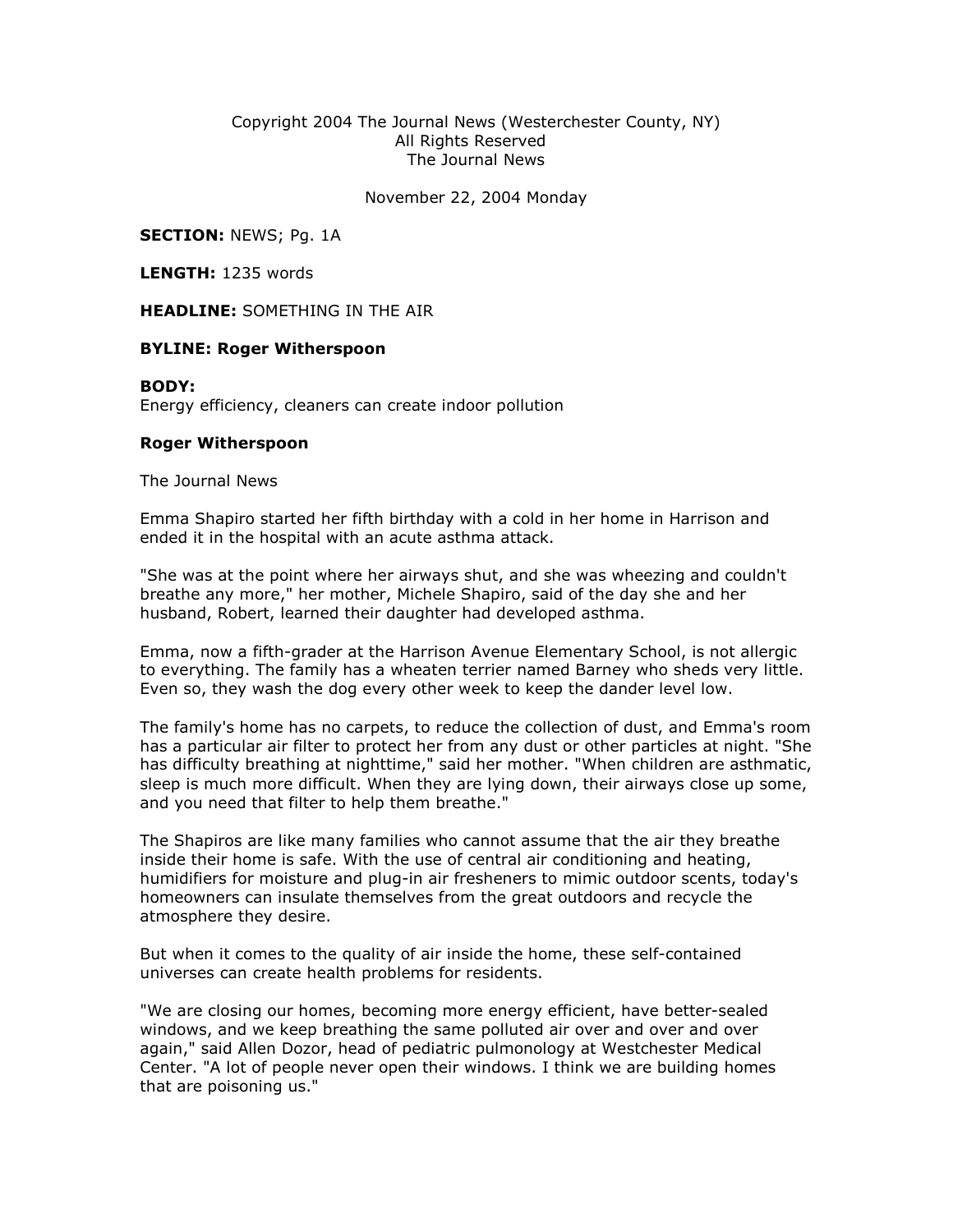In these closed environments, Dozor and other experts said, residents' respiratory systems are assaulted by chemicals, germs, gases, dust, mold and other irritants. Some of the systems used to freshen indoor air simply mask potential problems or add their own pollutants to the household.

Indoor-air pollution - in the form of ozone, strong cleaning chemicals or cigarette smoke - poses less of a threat to the average, healthy adult. It is more of an issue with babies and small children, the elderly and people with respiratory problems, such as Emma Shapiro.

The young are at risk because their lungs are still forming, and their bodies respire at a much faster rate per pound of body weight than the average adult. The elderly tend to be at risk because their health is in decline.

To clean indoor air, the Environmental Protection Agency recommends using HEPA filters - high-efficiency particulate air filters. The units require the periodic changing of filters, which is messy and costly. But the EPA prefers them to ionic filter systems, which users simply wipe clean but which give off ozone.

"We recommend that you don't have chemicals in the air, even though ozone does not affect everyone," said Jean Feola, an environmental scientist with the EPA. "People are allergic to different things, and even people with asthma have different triggers."

The problem of recycled air becomes more acute as winter approaches, when windows and doors are left shut.

"Cold air can be a trigger to patients' lung problems," said John Pellicone, medical director at Nyack Hospital. "Yet if you try to seal up the house too tight, you get that stagnant air. So you are in a bind as to how to keep the cold air out yet keep fresh air circulating."

Although homeowners do not want to waste heat - especially with rising fuel costs - Pellicone said windows should be opened for a short time to allow air to circulate.

Taking indoor air's healthfulness for granted could lead to a litany of problems. Dave Martin of the American Lung Association of New York warned that indoor-air pollutants can cause asthma attacks, sneezing, itchy eyes, runny noses and other ailments.

"The quality of indoor air is something that everyone should be concerned about," Martin said. "You spend 90 percent of your time indoors, and the home can contribute more to lung problems than the outdoors."

Respiratory problems may be triggered by simply trying to keep the home and the air clean, particularly during winter. Liquid chlorine bleaches and ammonia-based products can be very noxious to the lungs if used in an area that is not wellventilated.

And even if furniture waxes, detergents or air deodorizers carry a pleasant fragrance, they are contributing pollutants to the air that can harm sensitive lungs. "Those pollutants are all bombarding the walls of the bronchial tubes, and our lungs are reacting," Dozor said.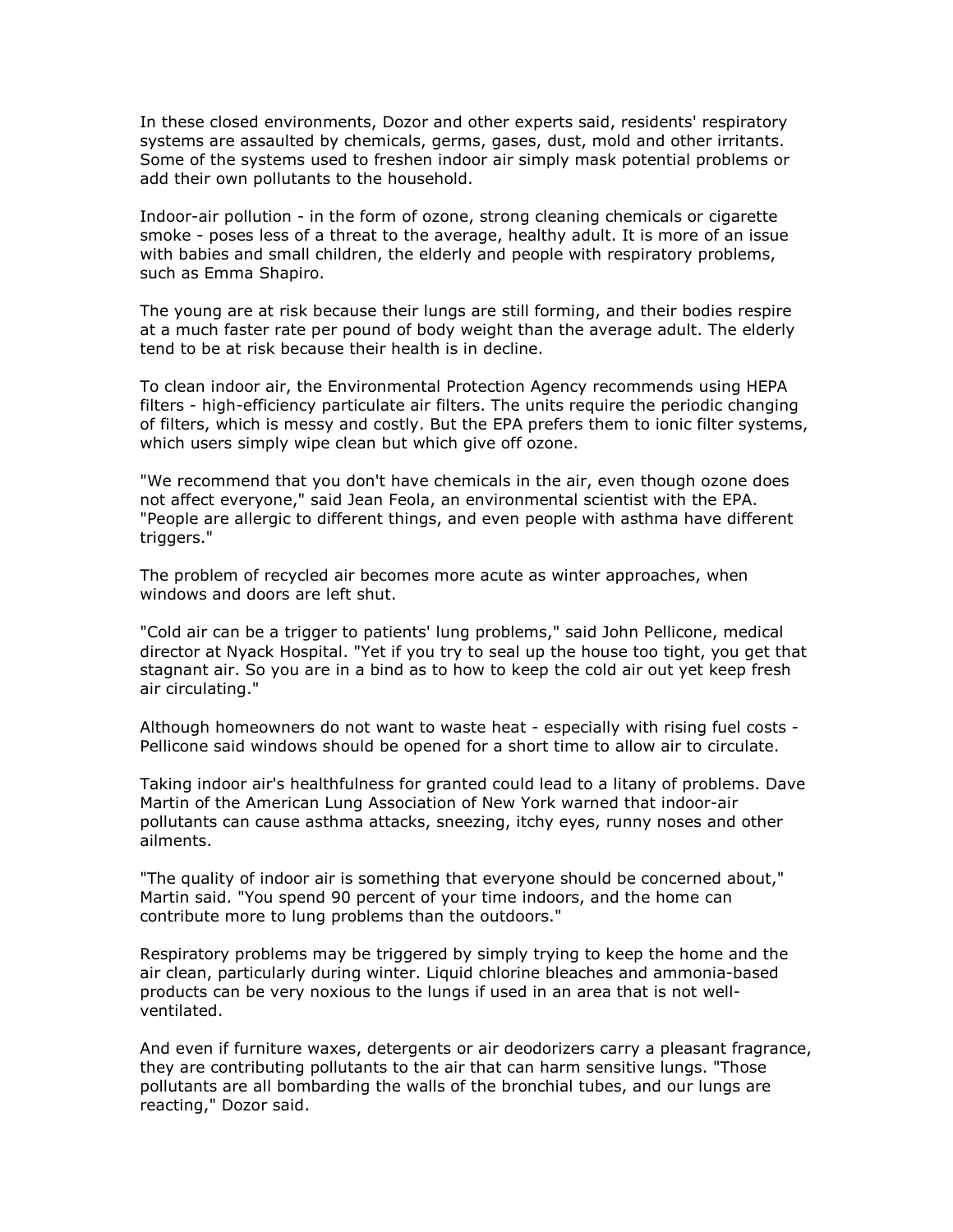Improper maintenance of a home, such as a flue that needs cleaning or leaky pipes, also can lead to air-quality problems.

Mold, triggered by leaking pipes, can grow behind walls and under carpets, where it is unseen but still damaging to lungs. That occurred earlier this year in the Crotonon-Hudson home of Elise Yates, exacerbating the asthma that plagues her and her 11-year-old son, Michael. A pipe broke in the attic, she said, dripping water down a bedroom and bathroom wall and onto the garage ceiling.

"Michael and I were not feeling well at all," said Yates, a yoga teacher. "I had a chronic cough, and whenever I had a cleaning service here, Michael would get a massive headache from the chemicals."

They didn't realize the problem until the garage ceiling fell in and they found mold on the walls and insulation.

"We couldn't go near it," Yates said. "Our eyes were on fire. We had to live in the Tarrytown Hilton for three months."

Yates also got rid of most of her chemical cleansers, replacing them with organic cleaning products obtained from health-food stores.

Rockland County homeowners frequently find mold in their basements.

Soil in the county is very compact, said Carl Dornbush of the county Health Department, and often saturated with groundwater.

"It has a tendency to want to come into the basement," Dornbush said, "and all those family treasures we store in cardboard boxes down there get wet. It's a great reservoir for mold."

Reach Roger Witherspoon at rwithers@thejournalnews.com or 914-696-8566.

More information

For more information on indoor air-quality issues, contact:

\* Westchester County Health Department.

www.westchestergov.com/health/airquality.

914-813-5000.

\* Rockland County Health Department.

Division of Environmental Health, 845-364-2609.

\* Putnam County Health Department.

Lisa Seymour, indoor air-quality program supervisor, 845-278-6130, Ext. 2162.

\* State Department of Health.